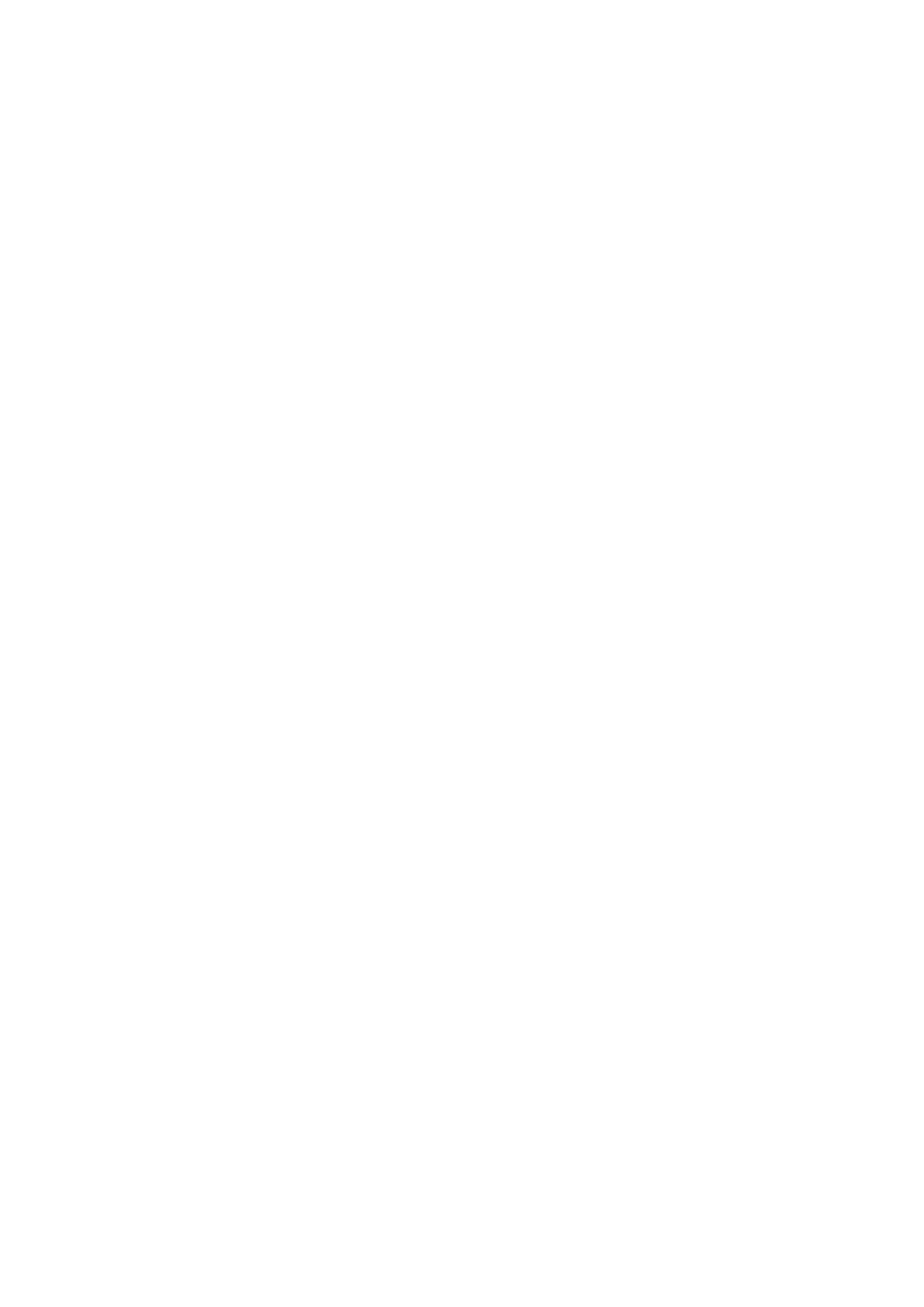Statutory Document No. 2019/0276



*Building Control Act 1991*

# **BUILDING (AMENDMENT) REGULATIONS 2019**

*Approved by Tynwald: 17 July 2019 Coming into Operation in accordance with regulation 2*

The Department of Environment, Food and Agriculture makes the following Regulations under section 1 of, and Schedule 1 to, of the Building Control Act 1991.

<span id="page-2-0"></span>**1 Title**

These Regulations are the Building (Amendment) Regulations 2019.

## <span id="page-2-1"></span>**2 Commencement**

If approved by Tynwald,<sup>1</sup> these Regulations come into operation on 31 December 2019 subject to the savings and transitional provisions prescribed in regulation 4.

## <span id="page-2-2"></span>**3 Amendments to the Building Regulations 2014**

- (1) The Building Regulations 2014<sup>2</sup> are amended as follows.
- (2) In regulation 3
	- (a) after the definition of "building work" insert —

«**"change to a building's energy status"** means any change that results in a building becoming a building to which the energy efficiency requirements of these Regulations apply, where previously it was not;  $\mathbf{\Sigma}$ .

- (b) in the definition of "controlled service or fitting", for "S" substitute  $\times$   $\odot$   $\ddot{\mathbf{z}}$ ; and
- (c) after the definition of "electrical installation" insert —

«"energy efficiency requirements" means the requirements of regulations 21C, 21D, Part L of Schedule 1 and Schedule  $4:$ 

 $\overline{a}$ 

<sup>&</sup>lt;sup>1</sup> Tynwald approval required under section 37 of the Building Control Act 1991. <sup>2</sup> SD 2014/0165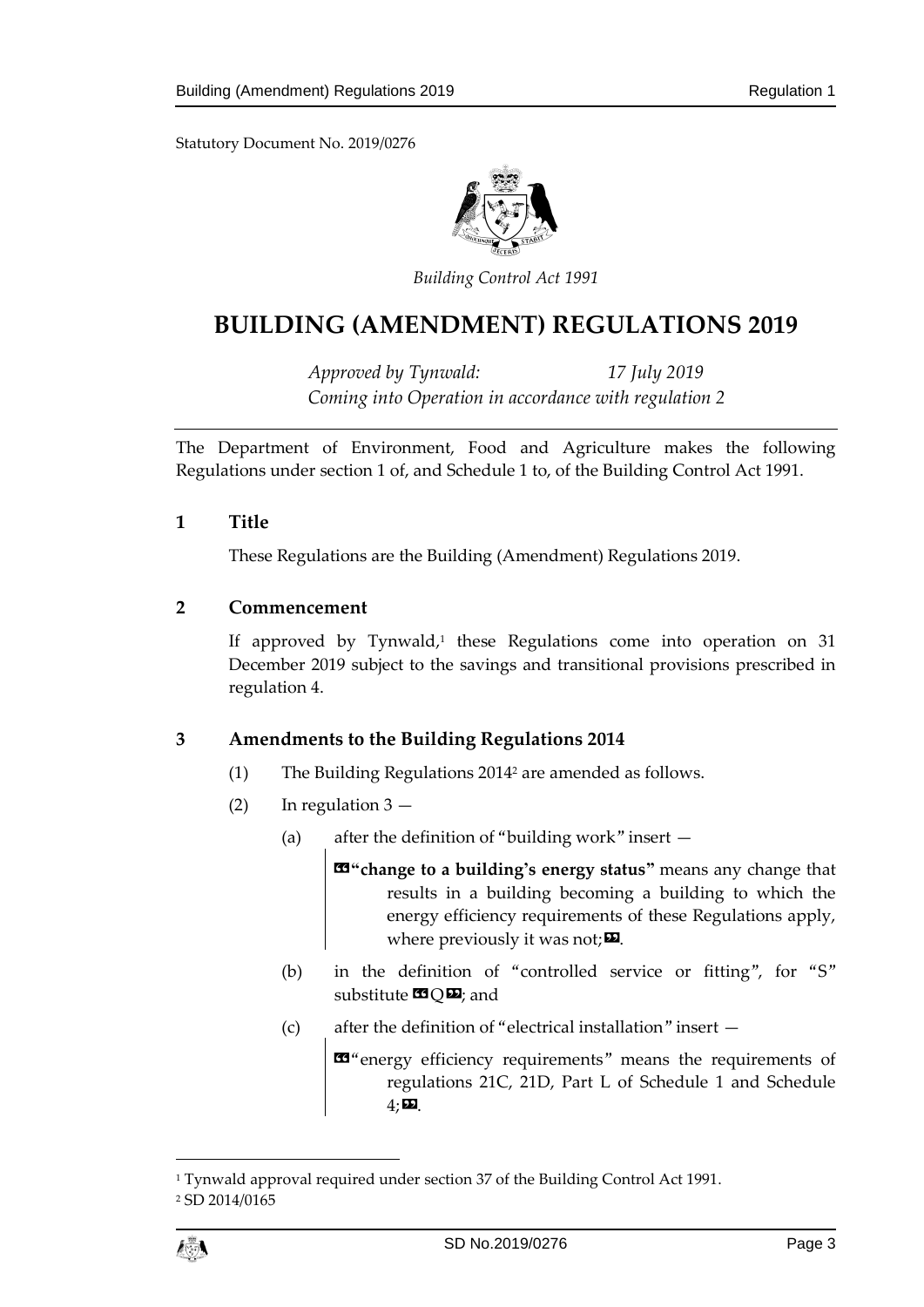- (3) In regulation 6, after "Schedule 1", in both places it occurs, insert  $\blacksquare$  and Schedule  $4\overline{22}$ .
- (4) In regulation  $8(1)$ 
	- (a) after "relevant requirements of" insert  $\mathbf{\mathfrak{A}}$  Schedule 4 and  $\mathbf{\Sigma}$ ; and
	- (b) in paragraph (a)(x) for "." substitute  $\mathbf{G}$ ; $\mathbf{D}$ .
- (5) In regulation  $9 -$ 
	- (a) renumber the existing paragraph as (1); and
	- (b) after the text insert
		- **EE**(2) Subject to paragraph (3), building work must be carried out so that materials which become part of an external wall, or specified attachment, of a relevant building are of European Classification A2-s1, d0 or A1, classified in accordance with BS EN 13501-1:2007+A1:2009 entitled "Fire classification of construction products and building elements. Classification using test data from reaction to fire tests" (ISBN 978 0 580 59861 6) published by the British Standards Institution on 30th March 2007 and amended in November 2009.
		- (3) Paragraph (2) does not apply to
			- (a) cavity trays when used between two leaves of masonry;
			- (b) any part of a roof if that part is connected to an external wall;
			- (c) door frames and doors;
			- (d) electrical installations;
			- (e) insulation and water proofing materials used below ground level;
			- (f) intumescent and fire stopping materials where the inclusion of the materials is necessary to meet the requirements of Part B of Schedule 1;
			- (g) membranes;
			- (h) seals, gaskets, fixings, sealants and backer rods;
			- (i) thermal break materials where the inclusion of the materials is necessary to meet the thermal bridging requirements of Part L of Schedule 1; or
			- (j) window frames and glass.
		- (4) In this regulation  $-$

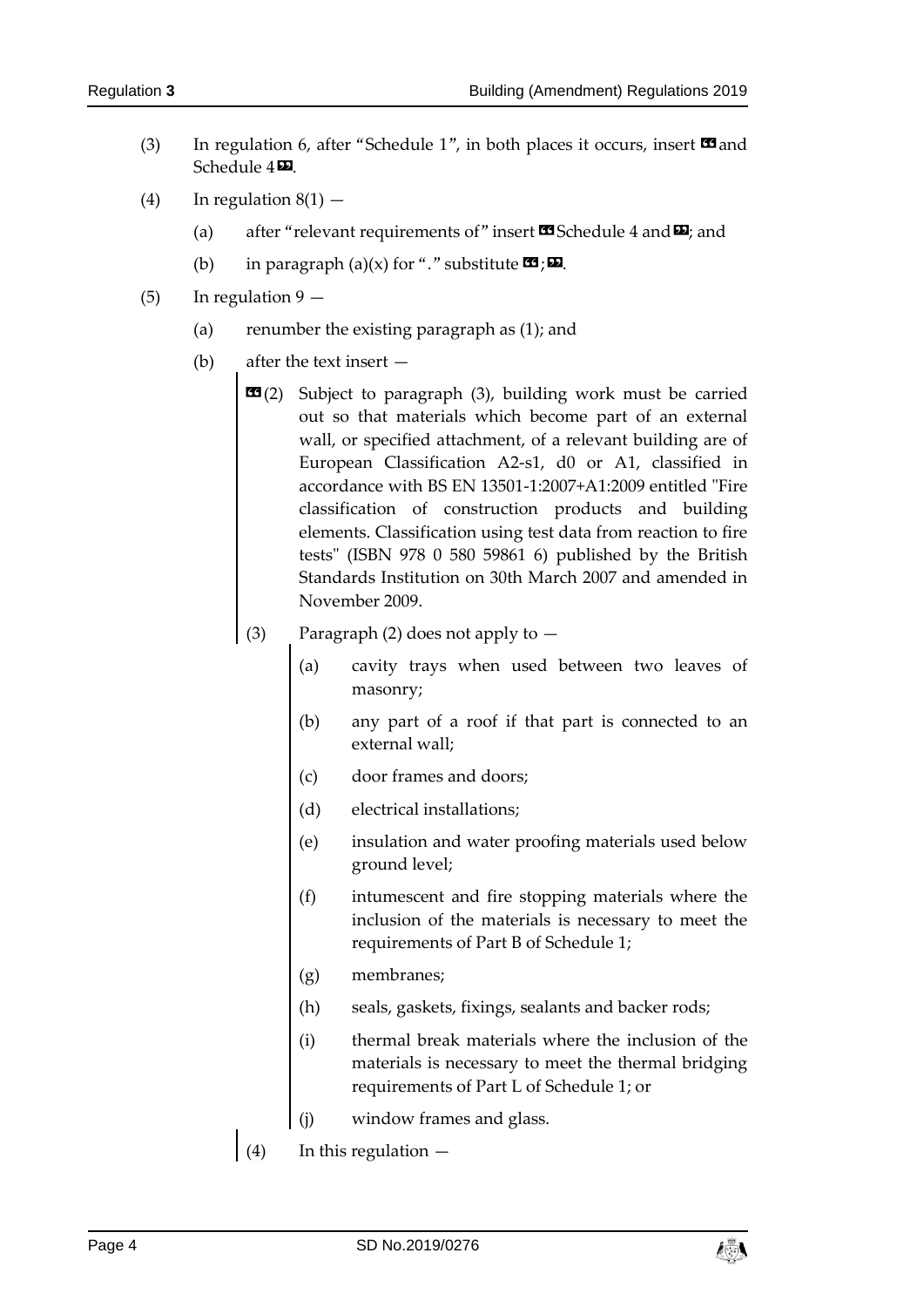- (a) a "relevant building" means a building with a storey (not including roof-top plant areas or any storey consisting exclusively of plant rooms) at least 18 metres above ground level and which —
	- (i) contains one or more dwellings;
	- (ii) contains an institution; or
	- (iii) contains a room for residential purposes (excluding any room in a hostel, hotel or boarding house); and
- (b) "above ground level" in relation to a storey means above ground level when measured from the lowest ground level adjoining the outside of a building to the top of the floor surface of the storey. $\mathbf{D}$ .
- (6) In regulation 10, for "N, P and S" substitute  $\mathbf{\mathfrak{B}}$  P and Q $\mathbf{\mathfrak{D}}$ .
- $(7)$  In regulation  $12(1)$ 
	- (a) in sub-paragraph (b), omit "or";
	- (b) in sub-paragraph (c), for "," substitute  $\mathbf{G}$ ; or  $\mathbf{D}$  and
	- (c) after sub-paragraph (c) insert —

 $\mathbf{G}(d)$  make a change to a building's energy status,  $\mathbf{E}$ .

- (8) In regulation 13(3)(a), after "thermal element," insert  $\blacksquare$  change of a building's energy status,  $\mathbf{E}$ .
- (9) In regulation 21(1), after "Schedule 1" insert  $\blacksquare$  and Schedule  $4\blacksquare$ .
- (10) After regulation 21 insert —

# **«PART 3A - VENTILATION**

## **21A Information about ventilation**

- (1) This regulation applies where paragraph F1(1) of Schedule 1 imposes a requirement in relation to building work.
- (2) The person carrying out the work must not later than 5 days after the work has been completed, give sufficient information to the owner about the building's ventilation system and its maintenance requirements so that the ventilation system can be operated in such a manner as to provide adequate means of ventilation.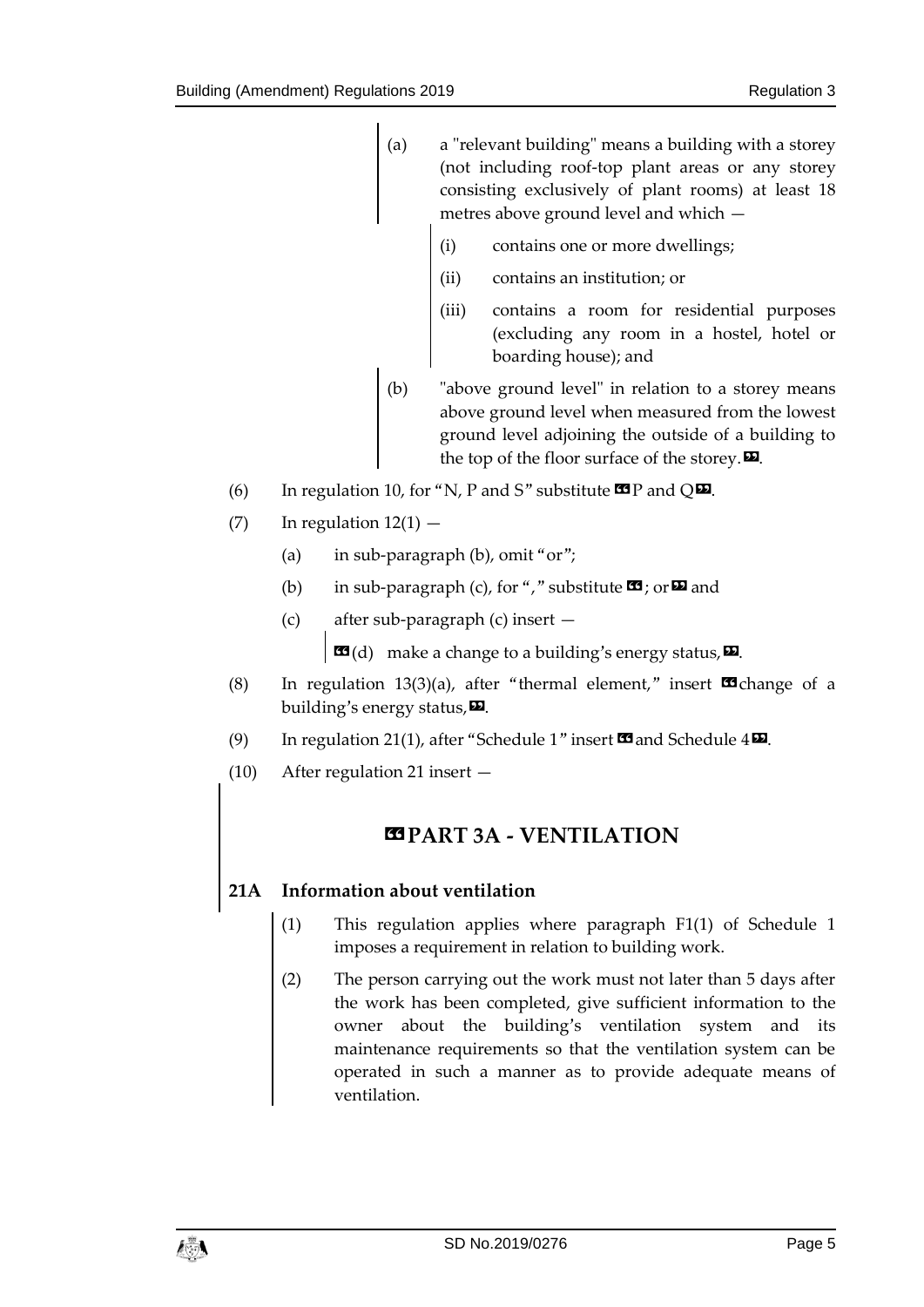## **21B Mechanical ventilation air flow rate testing**

- (1) This regulation applies where paragraph F1(1) of Schedule 1 imposes a requirement in relation to the creation of a new dwelling by building work.
- (2) The person carrying out the work must, for the purpose of ensuring compliance with paragraph  $F1(1)$  of Schedule 1,  $-$ 
	- (a) ensure that testing of the mechanical ventilation air flow rate is carried out in accordance with a procedure approved by the building authority; and
	- (b) give notice of the results of the testing to the building authority.
- (3) The notice referred to in paragraph (2)(b) must  $-$ 
	- (a) record, in a manner approved by the building authority, the results and the data upon which they are based; and
	- (b) be given to the building authority not later than 5 days after the final test is carried out.

# **PART 3B - FUEL AND POWER**

## **21C Information about use of fuel and power**

- (1) This paragraph applies where Part L1(a)(i) of Schedule 1 applies in relation to building work.
- (2) The person carrying out the work must, not later than 5 days after the work has been completed, provide to the owner information —
	- (a) about the building; and
	- (b) about the fixed building services and their maintenance requirements;

that is sufficient for the building to be operated in such a manner as to use no more fuel and power than is reasonable in the circumstances.

# **PART 3C - COMMISSIONING**

## **21D Commissioning**

(1) This regulation applies to building work in relation to which paragraph F1(2) of Schedule 1 imposes a requirement, but does not apply to the provision or extension of any fixed system for

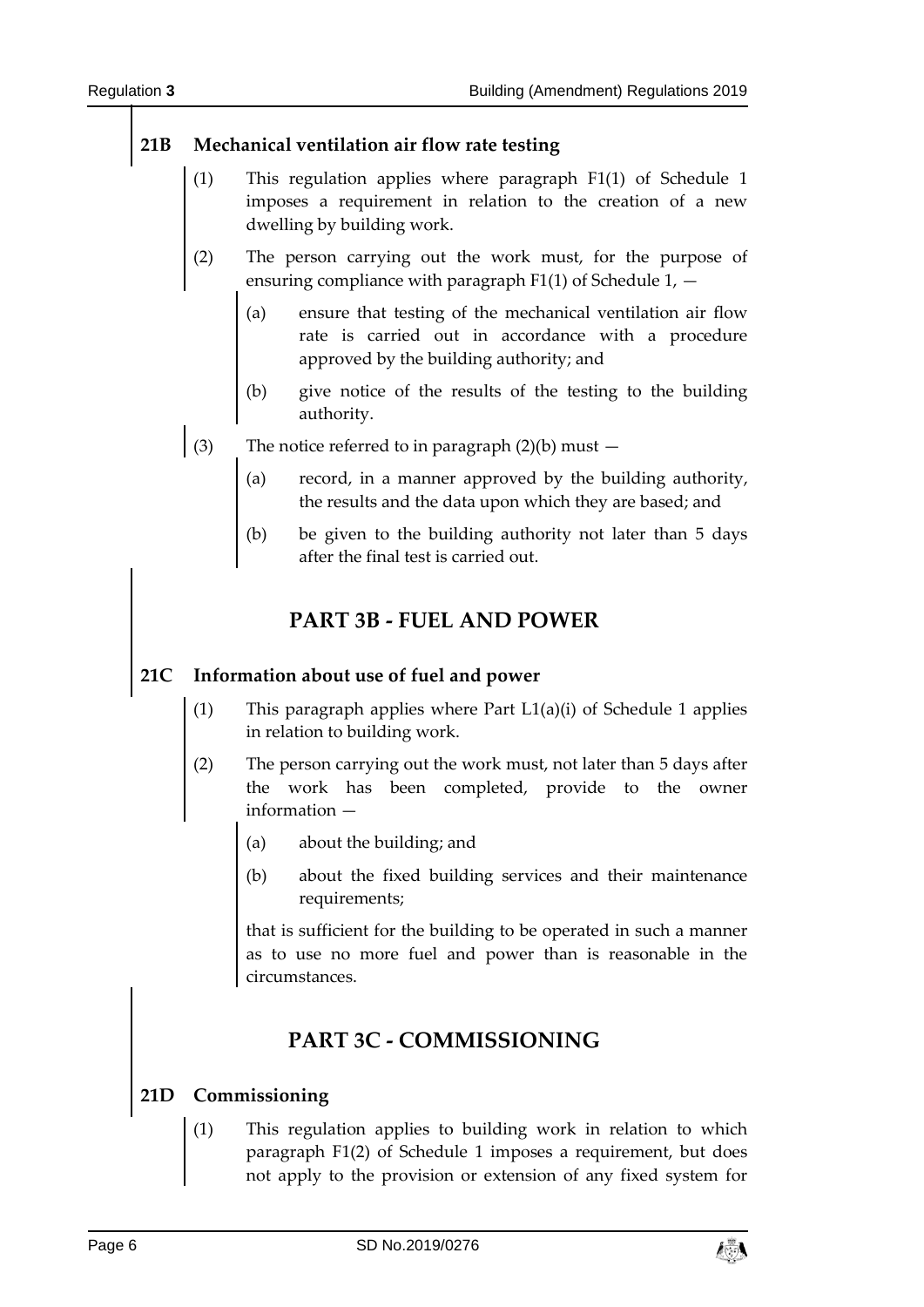mechanical ventilation or any associated controls where testing and adjustment is not possible.

- (2) This regulation also applies to building work in relation to which either Schedule 4 or paragraph L1(b) of Schedule 1 imposes a requirement, but does not apply to the provision or extension of any fixed building service where testing and adjustment is not possible or would not affect the energy efficiency of that fixed building service.
- (3) Where this regulation applies the person carrying out the work must give to the building authority a notice confirming that the fixed building services have been commissioned in accordance with a procedure approved by the building authority. This requirement is for the purpose of ensuring compliance with paragraph F1(2) or L1(b) of Schedule 1 or Schedule 4.
- (4) The notice must be given to the building authority  $-$ 
	- (a) where this regulation applies, not later than 5 days after building work has been completed; or
	- (b) where this regulation does not apply, not more than 30 days after completion of the work.

# **PART 3D - ENERGY EFFICIENCY**

## **21E Energy Efficiency Requirements**

Schedule 4 (energy efficiency requirements) has effect.

# **PART 3E - PHYSICAL INFRASTRUCTURE FOR HIGH SPEED ELECTRONIC COMMUNICATIONS NETWORKS**

## **21F Exemptions from paragraph R1 of Schedule 1**

The requirements of paragraph R1 (in-building physical infrastructure for high-speed electronic communications networks) of Schedule 1 do not apply to the following types of building or building work —

- (a) buildings which are  $-$ 
	- (i) listed on the Protected Buildings Register in accordance with section 14 (the protected buildings register) of the Town and Country Planning Act 1999; or
	- (ii) in a conservation area designated in accordance with section 18 of that Act,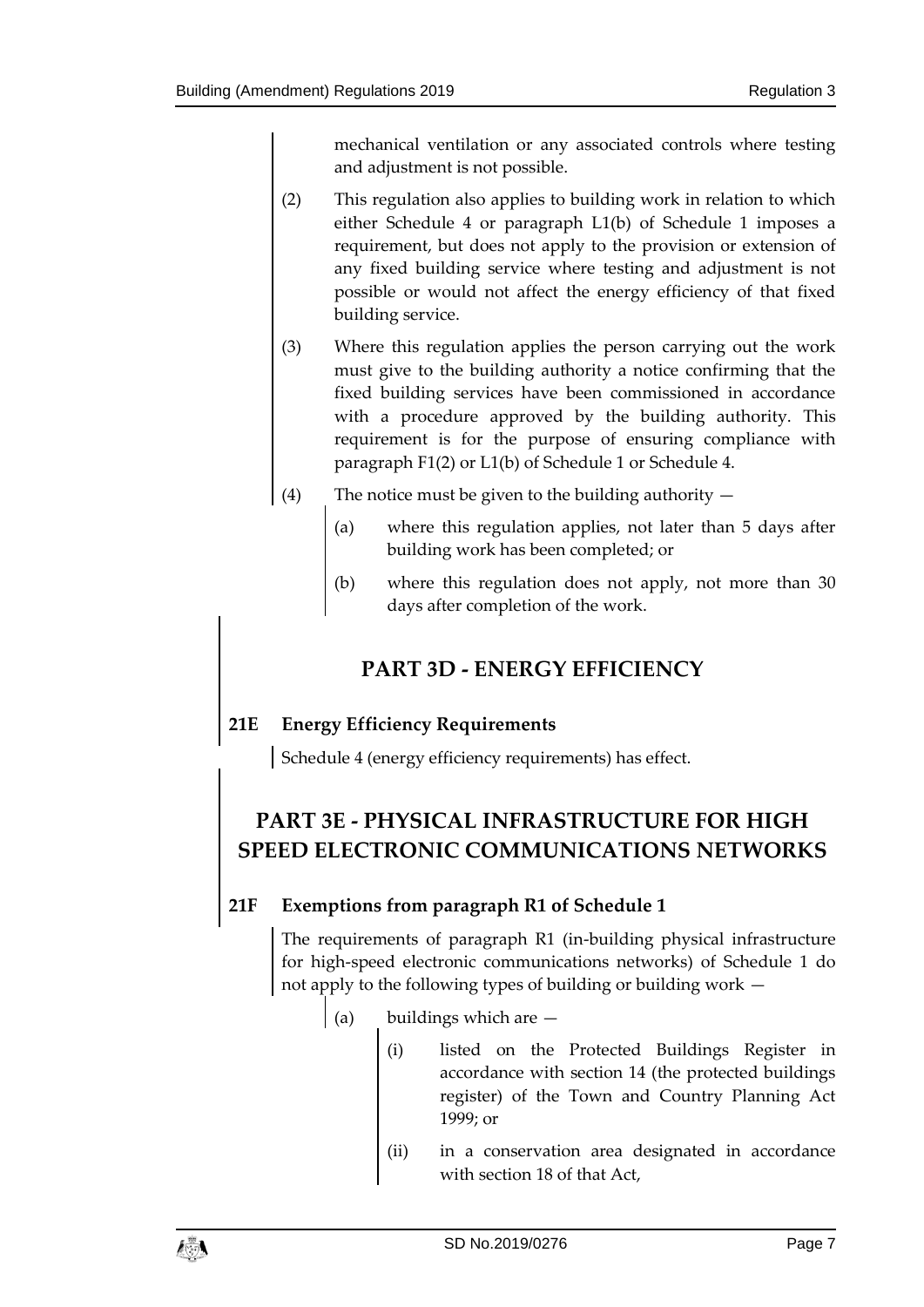where compliance with paragraph R1 of Schedule 1 would unacceptably alter their character or appearance;

- (b) buildings occupied for purposes connected to national security;
- (c) buildings situated in isolated areas where the prospect of high-speed connection is considered too remote to justify equipping the building with high-speed ready in-building physical infrastructure or an access point;
- (d) major renovation works in cases in which the cost of compliance with paragraph R1 of Schedule 1 would be disproportionate to the benefit gained.

## **21G Interpretation of Part R of Schedule 1**

In Part R of Schedule 1 —

- **"access point"** means a physical point, located inside or outside the building, accessible to undertakings providing or authorised to provide public communications networks, where connection to the high-speed ready in-building physical infrastructure is made available;
- **"high-speed electronic communications network"** means an electronic communications network which is capable of delivering broadband access services at speeds of at least 30 Mbps;
- **"high-speed ready in-building physical infrastructure"** means inbuilding physical infrastructure intended to host elements, or enable delivery, of high-speed electronic communications networks;
- **"in-building physical infrastructure"** means physical infrastructure or installations at the end-user's location, including elements under joint ownership, intended to host wired or wireless access networks, where such access networks are capable of delivering electronic communications services and connecting the building access point with the network termination point;
- **"major renovation works"** means works at the end-user's location encompassing structural modifications of the entire in-building physical infrastructure, or of a significant part of it;
- **"network termination point"** means a physical point at which an occupier is provided with access to high-speed electronic communications networks; and
- **"undertakings"** means persons carrying out works, construction or maintenance for the purposes of providing public communications networks. $\boldsymbol{\mathsf{\Xi}}$ .

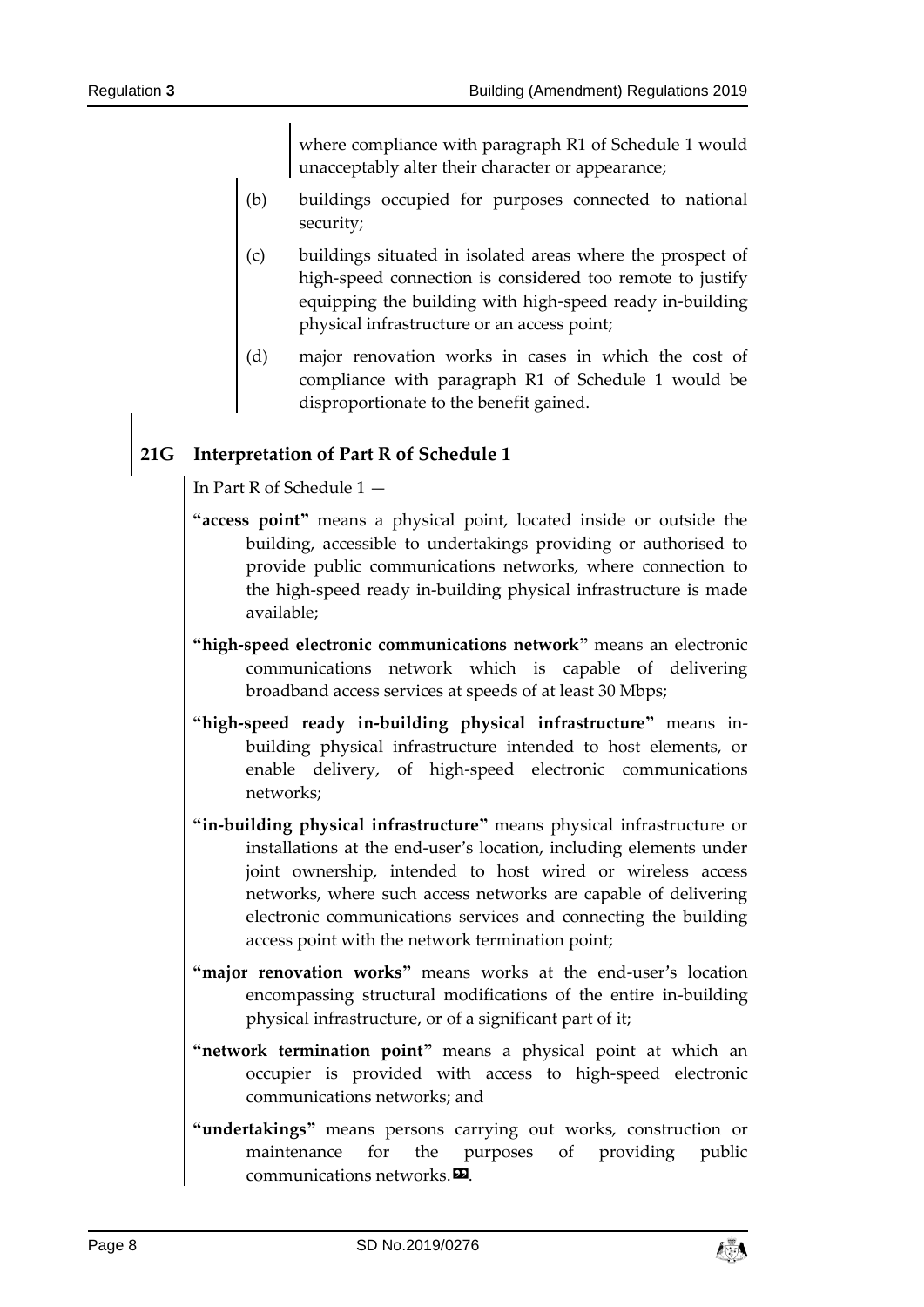- (11) In regulation 22, after "Schedule 1" insert  $\blacksquare$  or Schedule 4 $\blacksquare$ .
- $(12)$  In regulation 24
	- (a) in paragraph  $(1)(a)$ , for "all new buildings to which Part L" substitute  $\blacksquare$  all buildings to which Schedule 4 and Part L $\blacksquare$ ; and
	- (b) for paragraph  $(3)$  substitute  $-$ 
		- **EG**(3) The air permeability of the building after work to which this regulation applies must be either —
			- (a) the same as or lower than the value set out in Schedule 3 to the Building Control (Approved Documents) Order 2019<sup>3</sup> ; or
			- (b) lower than the air permeability of the building prior to the work being carried out.  $\mathbf{E}$ .
- (13) Schedule 1 is amended as specified in Schedule 1 to these Regulations.
- (14) Schedule 2 is amended as specified in Schedule 2 to these Regulations.
- (15) After Schedule 3, insert Schedule 4 contained in Schedule 3 to these Regulations.

## <span id="page-8-0"></span>**4 Savings and transitional provisions**

- (1) Amendments made by these Regulations do not apply to building work —
	- (a) commenced before 31 December 2019; and
	- (b) that received a completion certificate from the building authority before 1 July 2020.
- $(2)$  In this regulation  $-$
- "completion certificate" is a certificate issued under regulation 21 of the Building Regulations 2014.

#### **MADE 19 JUNE 2019**

**GEOFFREY BOOT** *Minister for Environment, Food and Agriculture*

1

<sup>3</sup> SD 2019/0279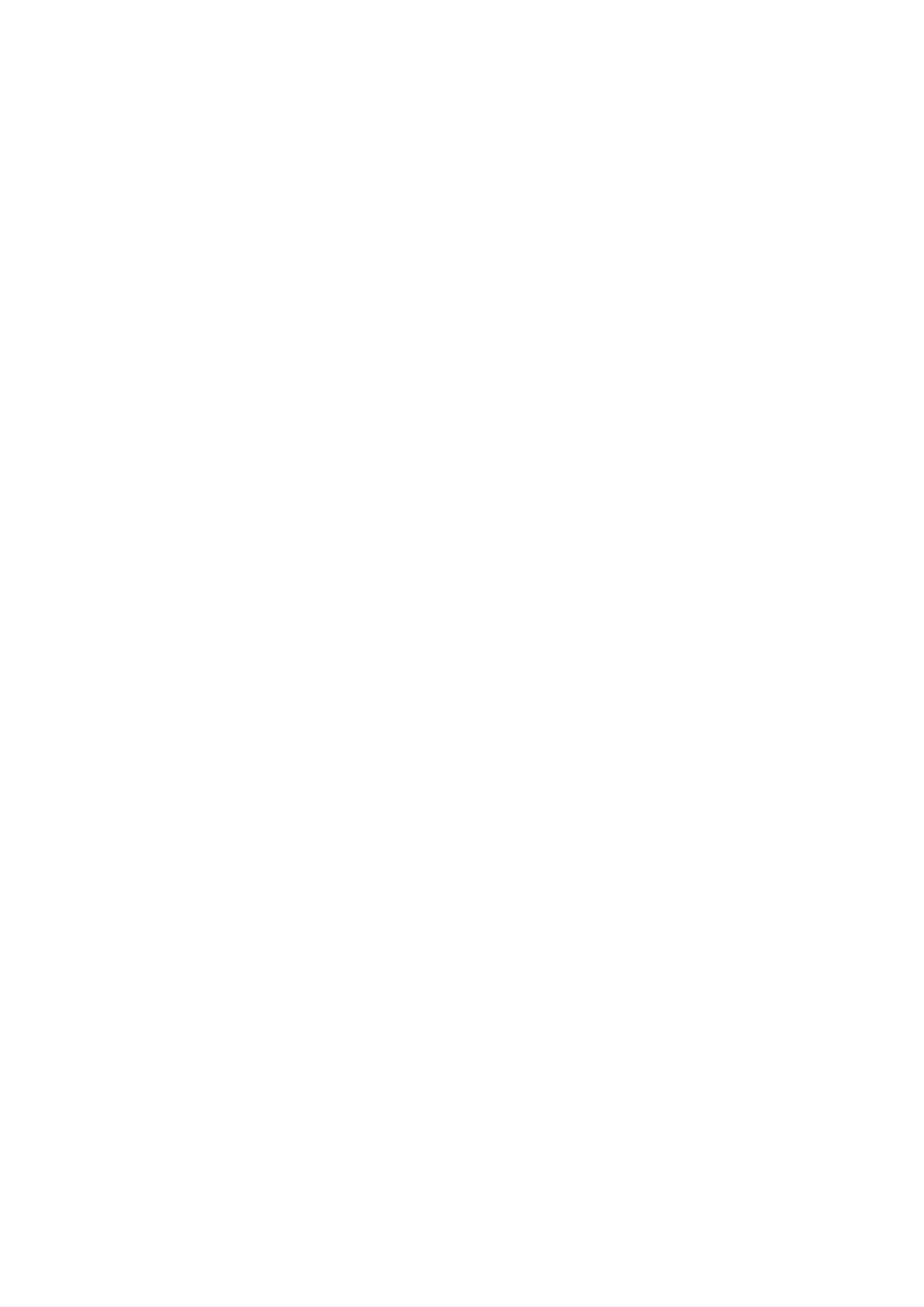## **SCHEDULE 1**

#### <span id="page-10-1"></span><span id="page-10-0"></span>**AMENDMENTS TO SCHEDULE 1 TO THE BUILDING REGULATIONS 2014**

[Regulation 3]

#### **Schedule 1 to the Building Regulations 2014 amended**

(1) In Part K, after the requirement "Vehicle barriers and loading bays" insert —

**«Protection against impact with glazing** K4. Glazing, with which people are

likely to come into contact while moving in or about the building, shall — (a) if broken on impact, break in a way which is unlikely to cause injury; or (b) resist impact without breaking; or (c) be shielded or protected from impact.<sub> $\blacksquare$ .</sub>

- (2) In Part K, in requirement "Protection from collision with open windows  $etc.$ " —
	- (a) for "K4. Provision must be" substitute  $\mathbf{M}$ K5.1. Provision must be**D**; and
	- (b) for "Requirement K4 does not" substitute  $\blacksquare$  Requirement K5.1  $does not$  $\n **2**$ .
- (3) In Part K, after requirement "Protection from collision with open windows etc." insert —

#### $**II**$  **Manifestation of glazing**

**K5.2** Transparent glazing with which people are likely to come into contact while moving in or about the building, shall incorporate features which make it apparent.

Requirement K5.2 does not apply to dwellings.

#### **Safe opening and closing of windows etc.**

**K5.3** Windows, skylights and ventilators which can be opened by people in or about the building shall be so constructed or equipped that they may be opened, closed or adjusted safely.

Requirement K5.3 does not apply to dwellings.

**Safe access for cleaning windows etc.**

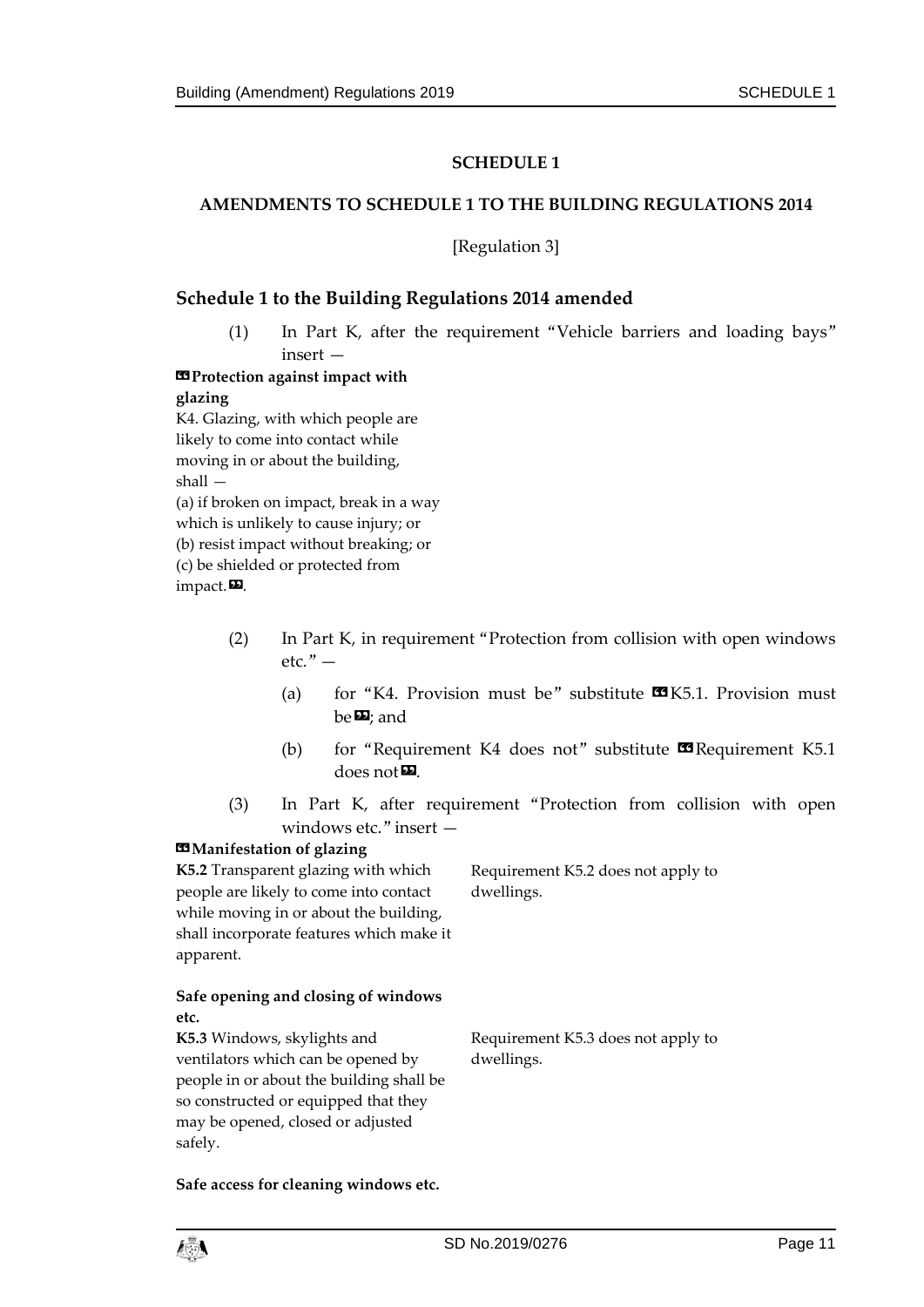**K5.4** Provision shall be made for any windows, skylights or any transparent or translucent walls, ceilings or roofs to be safely accessible for cleaning.

Requirement K5(4) does not apply to  $-$ (a) dwellings; or (b) any transparent or translucent elements whose surfaces are not intended to be cleaned. ».

- (4) In Part K, in requirement "Protection against impact from and trapping by doors" —
	- (a) for "K5. (1) Provision must be made to prevent any" substitute  $\mathbf{K}$  K6. (1) Provision must be made to prevent any  $\mathbf{E}$ ; and
	- (b) for "requirement K5 does not" substitute  $\Box$  Requirement K6 does  $not \mathbf{E}$ .
- (5) In Part L, in the right hand column (Limits on application) insert **Examplement L1** does not apply to buildings to which Schedule 4 does not apply. $\mathbf{D}$ .
- (6) In Part M, for "Access and use" substitute  $\mathbb{Z}$  Access to and use of **buildings other than dwellings**».
- (7) In Part M, for the requirement "Access and use" substitute  $-$

## **«Access to and use of buildings other**

**Access to and use of dwellings**

### **than dwellings**

| M1. Reasonable provision must be          | Requirement M1 does not apply to any         |
|-------------------------------------------|----------------------------------------------|
| made for people to $-$                    | part of a building which is used solely to   |
| (a) gain access to; and                   | enable the building or any service or        |
| (b) use, the building and its facilities. | fitting in the building to be inspected,     |
|                                           | repaired or maintained. $\boldsymbol{\Xi}$ . |

(8) In Part M, for the requirement "Sanitary conveniences in dwellings" substitute —

> Optional requirement M4(2) — (a) may apply only in relation to a

dwelling that is erected;

| Category 1 - visitable dwelling     |                                          |  |  |
|-------------------------------------|------------------------------------------|--|--|
| M4(1). Reasonable provision must be | Requirement M4(1) does not apply to:     |  |  |
| made for people to $-$              | (a) an extension to a dwelling; or       |  |  |
| (a) gain access to; and             | (b) any part of a building that is used  |  |  |
| $(b)$ use,                          | solely to enable the building or any     |  |  |
| the dwelling and its facilities.    | service or fitting in the building to be |  |  |
|                                     | inspected, repaired or maintained.       |  |  |
|                                     |                                          |  |  |

### **Category 2- accessible and adaptable dwellings M4(2). optional requirement** (1) Reasonable provision must be made for people to —

| (a) gain access to; and          | (b) will apply in substitution for  |
|----------------------------------|-------------------------------------|
| $(b)$ use,                       | requirement $M4(1)$ ;               |
| the dwelling and its facilities. | (c) does not apply where optional   |
| (2) The provision made must be   | requirement M4(3) applies;          |
| sufficient to $-$                | (d) does not apply to any part of a |
|                                  |                                     |

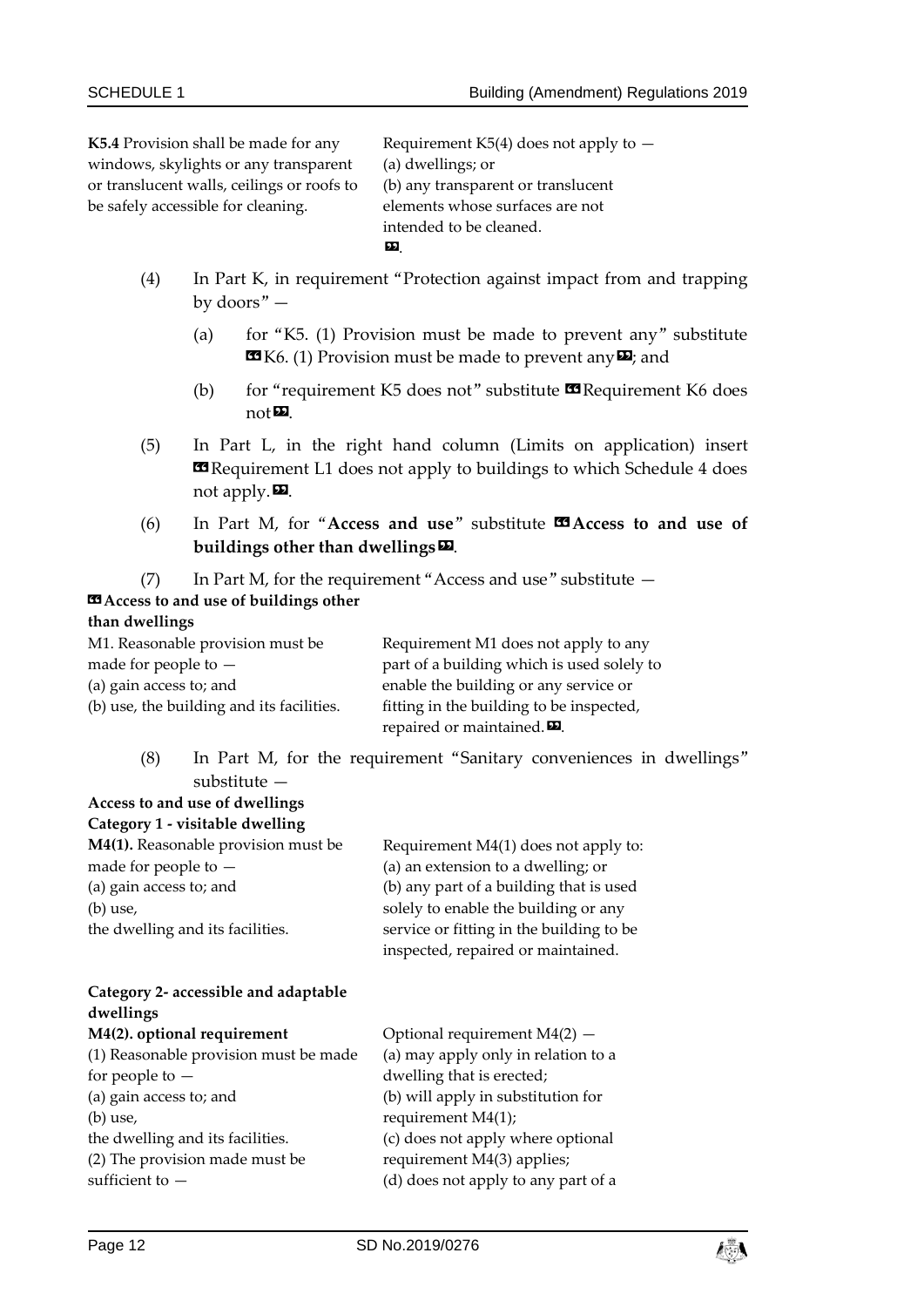| (a) meet the needs of occupants with<br>differing needs, including some older or<br>disabled people; and<br>(b) to allow adaptation of the dwelling<br>to meet the changing needs of<br>occupants over time. | building that is used solely to enable the<br>building or any service or fitting in the<br>building to be inspected, repaired or<br>maintained. |
|--------------------------------------------------------------------------------------------------------------------------------------------------------------------------------------------------------------|-------------------------------------------------------------------------------------------------------------------------------------------------|
| <b>Category 3- wheelchair user dwellings</b>                                                                                                                                                                 |                                                                                                                                                 |
| M4(3) optional requirement                                                                                                                                                                                   | Optional requirement $M4(3)$ -                                                                                                                  |
| (1) Reasonable provision must be made                                                                                                                                                                        | (a) may apply only in relation to a                                                                                                             |
| for people to $-$                                                                                                                                                                                            | dwelling that is erected;                                                                                                                       |
| (a) gain access to; and                                                                                                                                                                                      | (b) will apply in substitution for                                                                                                              |
| (b) use,                                                                                                                                                                                                     | requirement M4(1);                                                                                                                              |
| the dwelling and its facilities.                                                                                                                                                                             | (c) does not apply where optional                                                                                                               |
| (2) The provision made must be                                                                                                                                                                               | requirement M4(2) applies;                                                                                                                      |
| sufficient to -                                                                                                                                                                                              | (d) does not apply to any part of a                                                                                                             |
| (a) allow simple adaptation of the                                                                                                                                                                           | building that is used solely to enable the                                                                                                      |
| dwelling to meet the needs of occupants                                                                                                                                                                      | building or any service or fitting in the                                                                                                       |
| who use wheelchairs; or                                                                                                                                                                                      | building to be inspected, repaired or<br>maintained.                                                                                            |
| (b) meet the needs of occupants who use                                                                                                                                                                      | Optional requirement M4(3)(2)(b)                                                                                                                |
| wheelchairs.                                                                                                                                                                                                 | applies only where the planning                                                                                                                 |
|                                                                                                                                                                                                              | permission under which the building                                                                                                             |
|                                                                                                                                                                                                              | work is carried out specifies that it shall                                                                                                     |
|                                                                                                                                                                                                              | be complied with.                                                                                                                               |
|                                                                                                                                                                                                              | 99                                                                                                                                              |

- (9) Omit Part N.
- $(10)$  In Part S
	- (a) for "**PART S**" substitute «**PART Q**»; and
	- (b) for "S1" in each place it occurs, substitute  $\Omega$ Q1 $\Omega$ .

(11) At the end of the Schedule insert —

## **«PART R - PHYSICAL INFRASTRUCTURE FOR HIGH-SPEED ELECTRONIC COMMUNICATIONS NETWORKS**

| In-building physical infrastructure R1    |                                    |
|-------------------------------------------|------------------------------------|
| (1) Building work must be carried out so  | Requirement R1 applies to building |
| as to ensure that the building is         | work that consists of $-$          |
| equipped with a high-speed ready in-      | (a) the erection of a building; or |
| building physical infrastructure, up to a | (b) major renovation works to a    |
| network termination point for high-       | building. $\mathbf{E}$ .           |
| speed electronic communications           |                                    |
| networks.                                 |                                    |
| (2) Where the work concerns a building    |                                    |
| containing more than one dwelling, the    |                                    |
| work must be carried out so as to ensure  |                                    |
| that the building is equipped in          |                                    |
| addition with a common access point       |                                    |
| for high-speed electronic                 |                                    |
| communications networks.                  |                                    |
|                                           |                                    |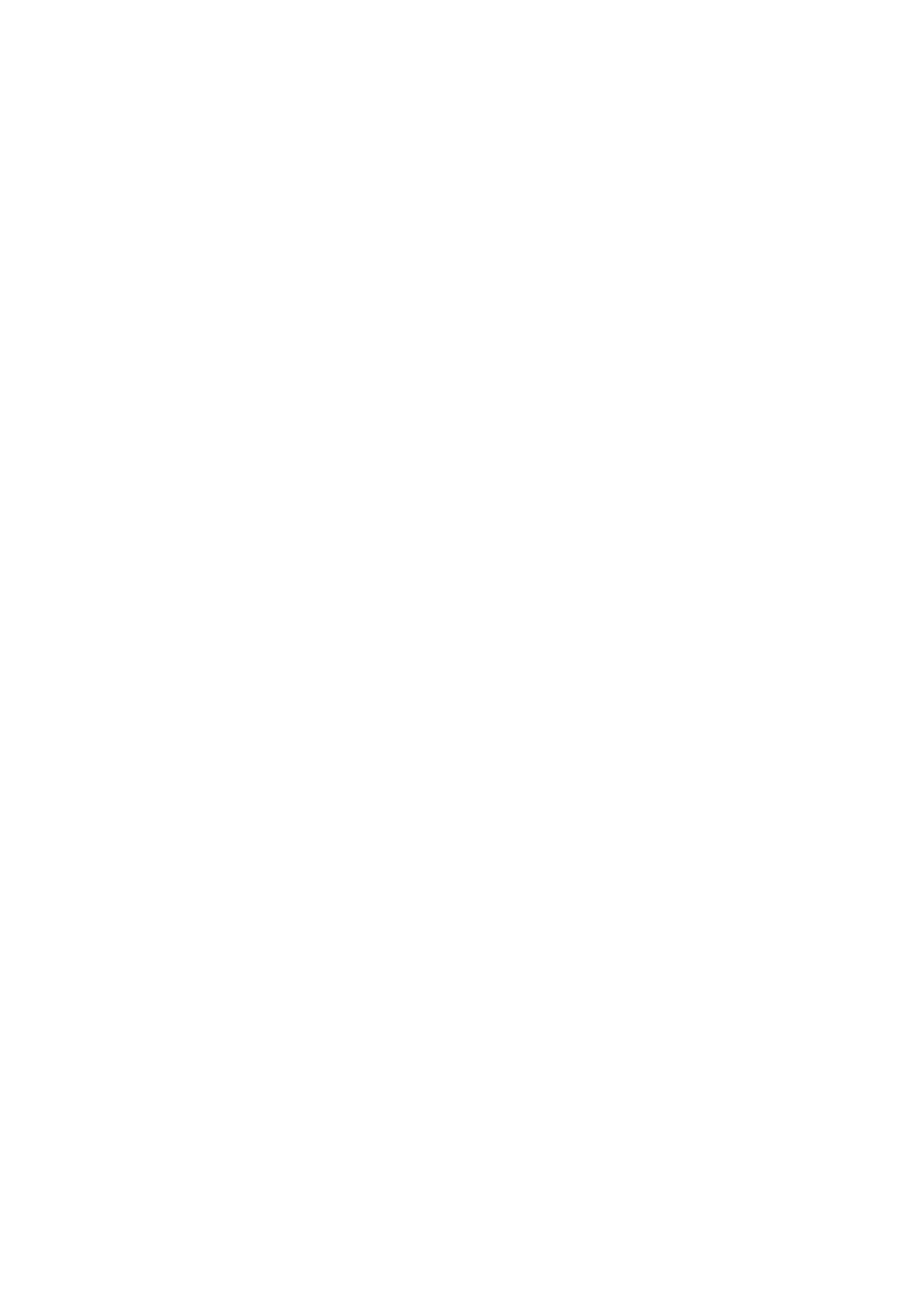## **SCHEDULE 2**

## <span id="page-14-1"></span><span id="page-14-0"></span>**AMENDMENTS TO SCHEDULE 2 TO THE BUILDING REGULATIONS 2014**

[Regulation 3]

## **Schedule 2 to the Building Regulations 2014 amended**

- (1) In CLASS 6, for "Part L1 and Part N" substitute  $\blacksquare$  Part L1 and Part N K4, K5.1, K5.2, K5.3 and K5.4 $\Omega$ .
- (2) In CLASS 7, for "Part S", in both places it occurs, substitute  $\blacksquare$  Part Q $\blacksquare$ .

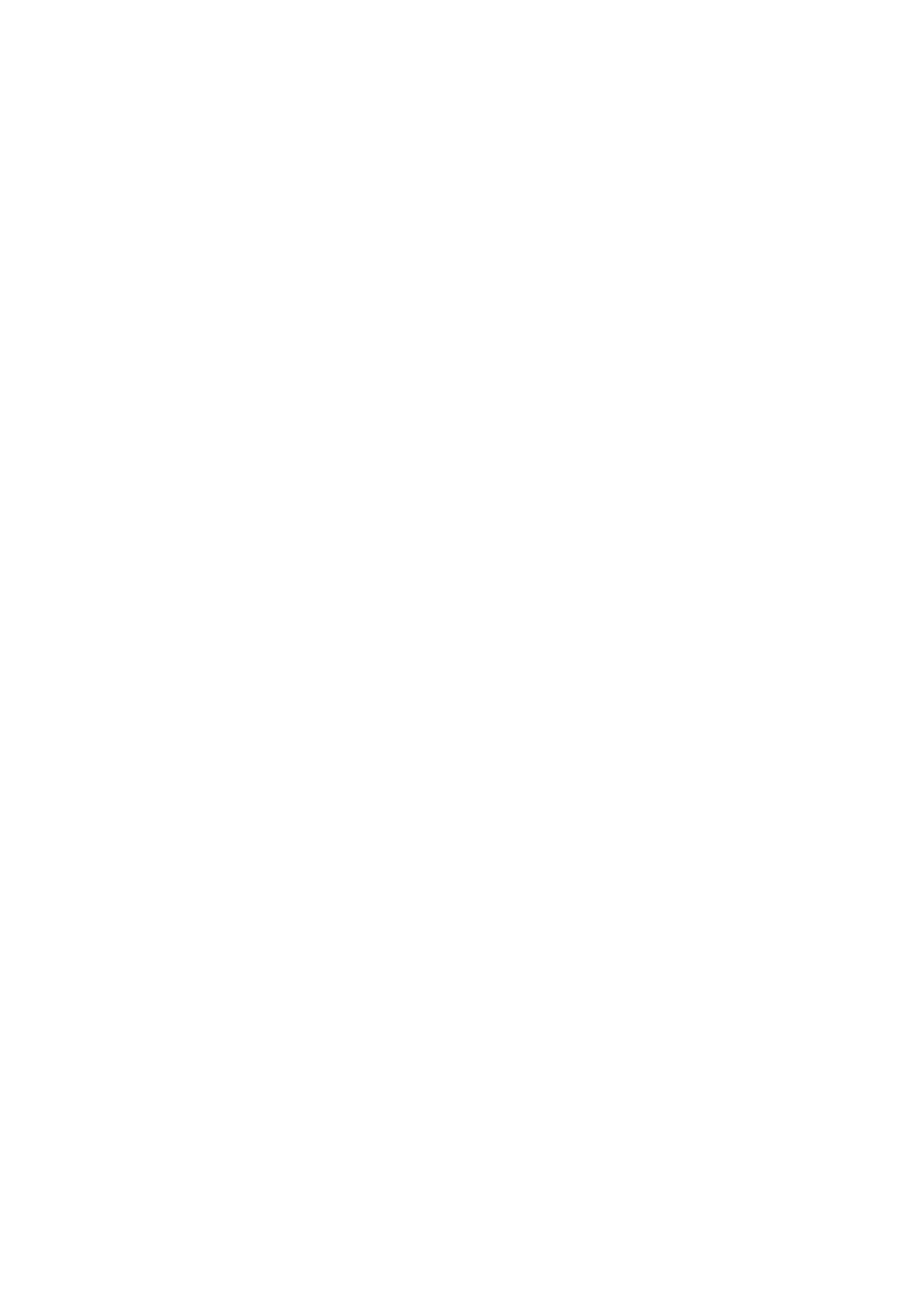## **SCHEDULE 3**

[Regulation 3]

### **«SCHEDULE 4**

### <span id="page-16-0"></span>**ENERGY EFFICIENCY REQUIREMENTS**

## [Regulations 6 and 21E]

## <span id="page-16-1"></span>**1 Application of energy efficiency requirements**

- (1) The energy efficiency requirements apply to  $-$ 
	- (a) the erection of any building of a kind falling within this subparagraph;
	- (b) the extension of any such building, other than an extension to which sub-paragraph (4) applies; and
	- (c) the carrying out of any work to or in connection with any such building or extension.
- (2) A building falls within sub-paragraph (1) if it  $-$ 
	- (a) is a roofed construction having walls;
	- (b) uses energy to condition the indoor climate; and
	- (c) does not fall within one or more of the categories listed in subparagraph (3).
- (3) The categories referred to in sub-paragraph (2)(c) are buildings which are —
	- (a) included on the Protected Buildings Register in accordance with section 14 (the protected buildings register) of the Town and Country Planning Act 1999 where compliance with the requirements would unacceptably alter their character or appearance;
	- (b) used primarily or solely as places of worship;
	- (c) temporary buildings, industrial sites, workshops and nonresidential agricultural buildings with low energy demand;
	- (d) stand-alone buildings other than dwellings with a total useful floor area of less than 50 square metres.
- (4) This sub-paragraph applies to any extension of a building falling within class 6 in Schedule 2 except a conservatory or porch —
	- (a) where any wall, door or window separating the conservatory or porch from that building has been removed and not replaced with a wall, door or window; or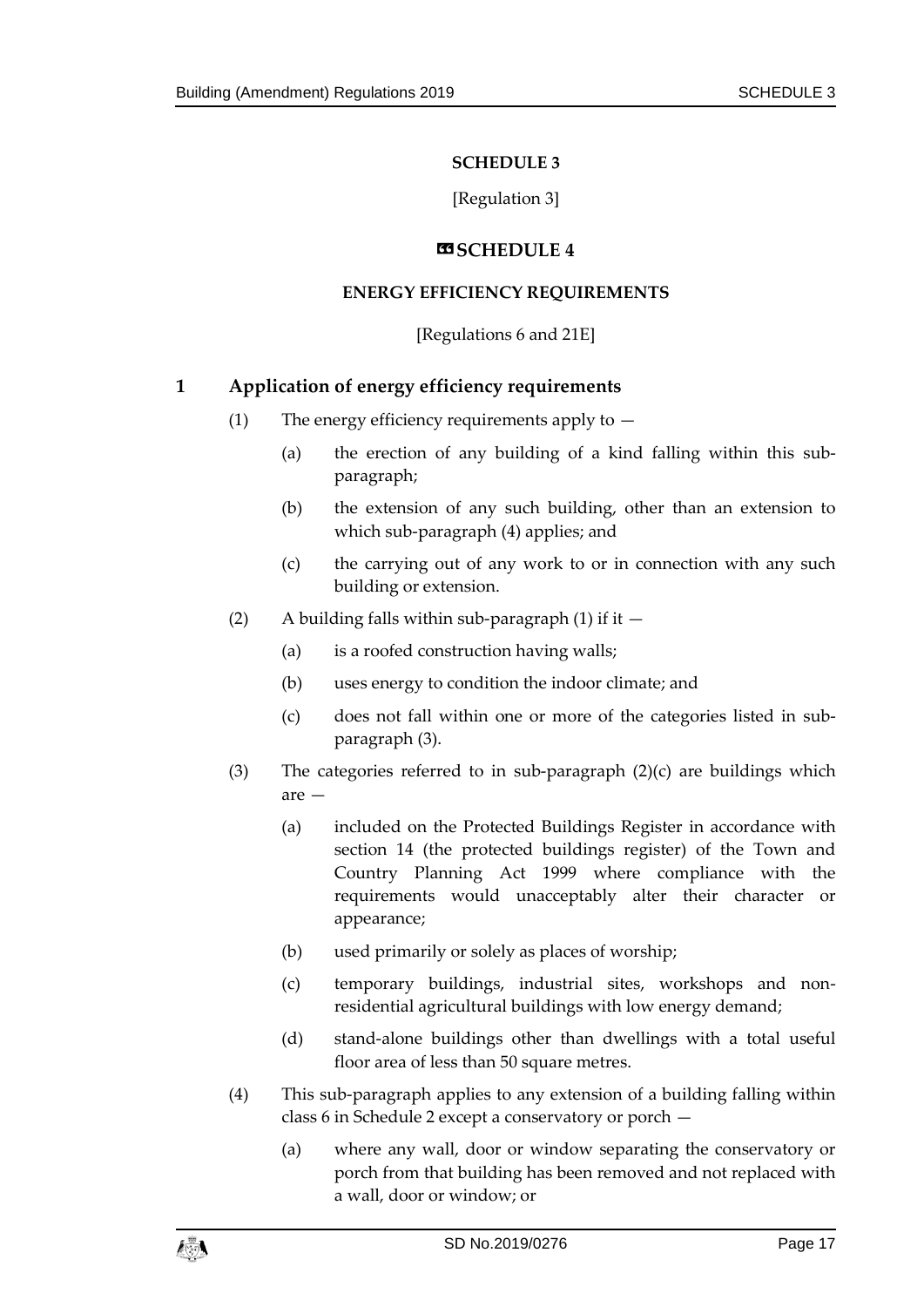- (b) into which the building's heating system has been extended.
- (5) In this paragraph
	- (a) a reference to industrial sites and workshops with low energy demand is a reference to buildings used to accommodate industrial activities in spaces where the air is not habitually heated or cooled other than by the industrial activity itself;
	- (b) a reference to non-residential agricultural buildings with low energy demand is a reference to buildings designed to be used separately that are heated only for specific purposes of short duration (such as plant germination or egg hatching);
	- (c) "place of worship" means a building used for formal public worship and any adjoining space the function of which is directly linked to that use;
	- (d) "stand-alone building" means a building entirely detached from any other building;
	- (e) "temporary building" has the same meaning as in Class 3 of Schedule 2 and includes a portable or modular building;
	- (f) "total useful floor area" means the total area of all enclosed spaces measured to the internal face of the external walls.

## **2 Requirements relating to a change to energy status**

Where there is a change to a building's energy status, such work, if any, must be carried out as is necessary to ensure that the building complies with the applicable requirements of Part L of Schedule 1.

#### **3 Requirements for the renovation or replacement of thermal elements**

- (1) Where the renovation of an individual thermal element
	- (a) constitutes a major renovation; or
	- (b) amounts to the renovation of more than 50% of the element's surface area,

the renovation must be carried out so as to ensure that the whole of the element complies with paragraph L1(a)(i) of Schedule 1, in so far as that is technically and functionally feasible and economically reasonable.

- (2) Where the whole or any part of an individual thermal element is proposed to be replaced and the replacement —
	- (a) constitutes a major renovation; or
	- (b) (in the case of part replacement) amounts to the replacement of more than 50% of the thermal element's surface area,

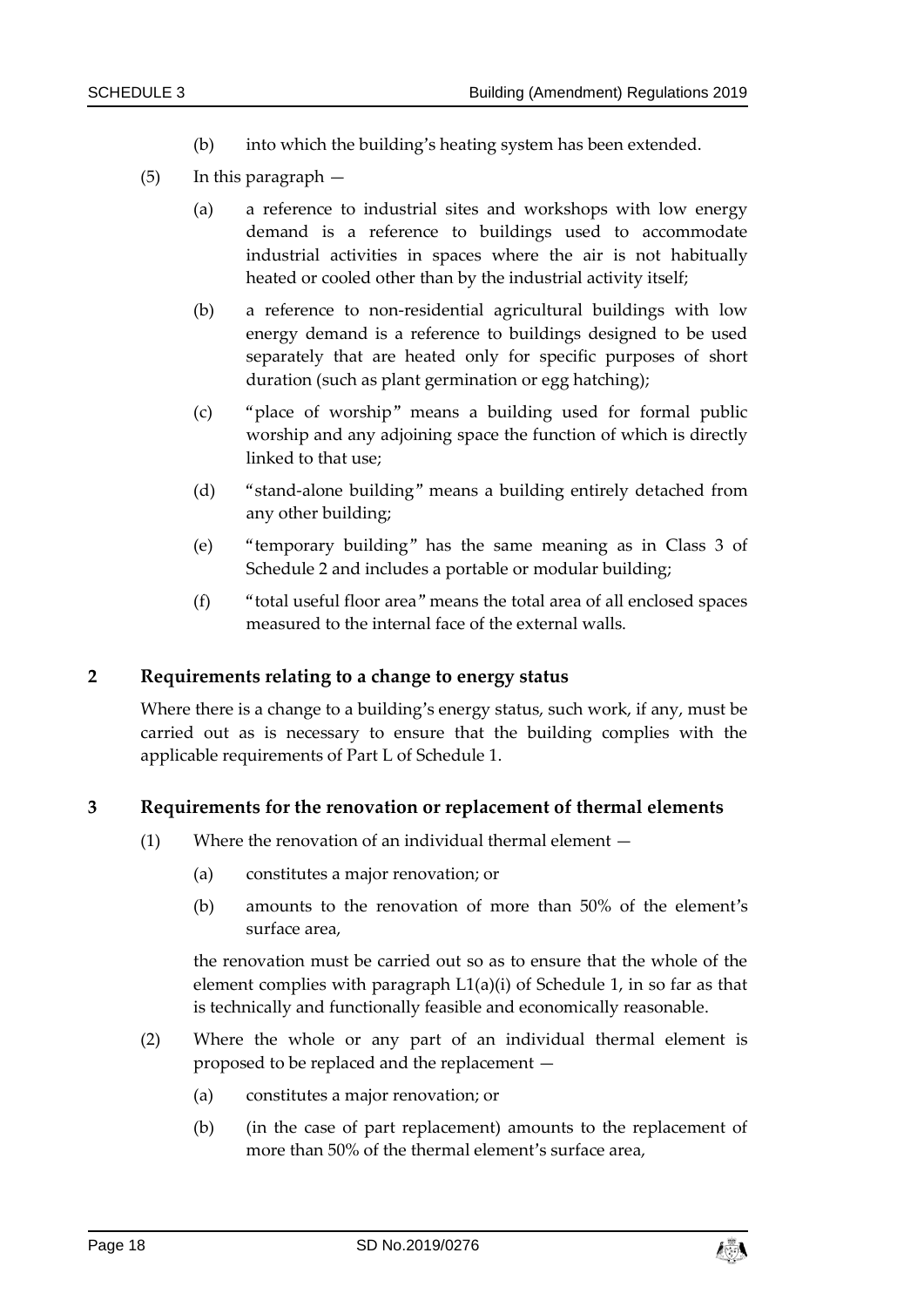the whole of the thermal element must be replaced so as to ensure that it complies with paragraph  $L_1(a)(i)$  of Schedule 1, in so far as that is technically and functionally feasible and economically reasonable.

## **4 Energy performance rates for new buildings**

Where a building is erected, the Standard Assessment Procedure value for the building must meet or exceed the target Standards Assessment Procedure value that is stated in the Building Control (Approved Documents) Order 2019, applying the methodology of calculation and expression of the energy performance of buildings as stated in the approved documents.

#### **5 Standard Assessment Procedure value calculations**

- (1) This paragraph applies where a building is erected and paragraph 4 applies.
- (2) Not later than the day before the work starts the person carrying out the work must give the building authority a notice which specifies —
	- (a) the target Standard Assessment Procedure value for the building as stated in the Building Control (Approved Documents) Order 2019 and calculated and expressed in accordance with the approved documents;
	- (b) the Standard Assessment Procedure value for the building as designed, calculated and expressed in accordance with the approved documents; and
	- (c) a list of specifications to which the dwelling is to be constructed.
- (3) Not later than 5 days after the work has been completed, the person carrying out the work must give the building authority a notice which specifies —
	- (a) the target Standard Assessment Procedure value for the building as stated in the Building Control (Approved Documents) Order 2019 and calculated and expressed in accordance with the approved documents;
	- (b) the Standard Assessment Procedure value for the building as constructed, calculated and expressed in accordance with the approved documents; and
	- (c) whether the building has been constructed in accordance with the list of specifications referred to in sub-paragraph 2(c), and if not a list of any changes to those specifications.
- (4) In this paragraph —
- "specifications" means specifications used for the calculation of the Standard Assessment Procedure value; and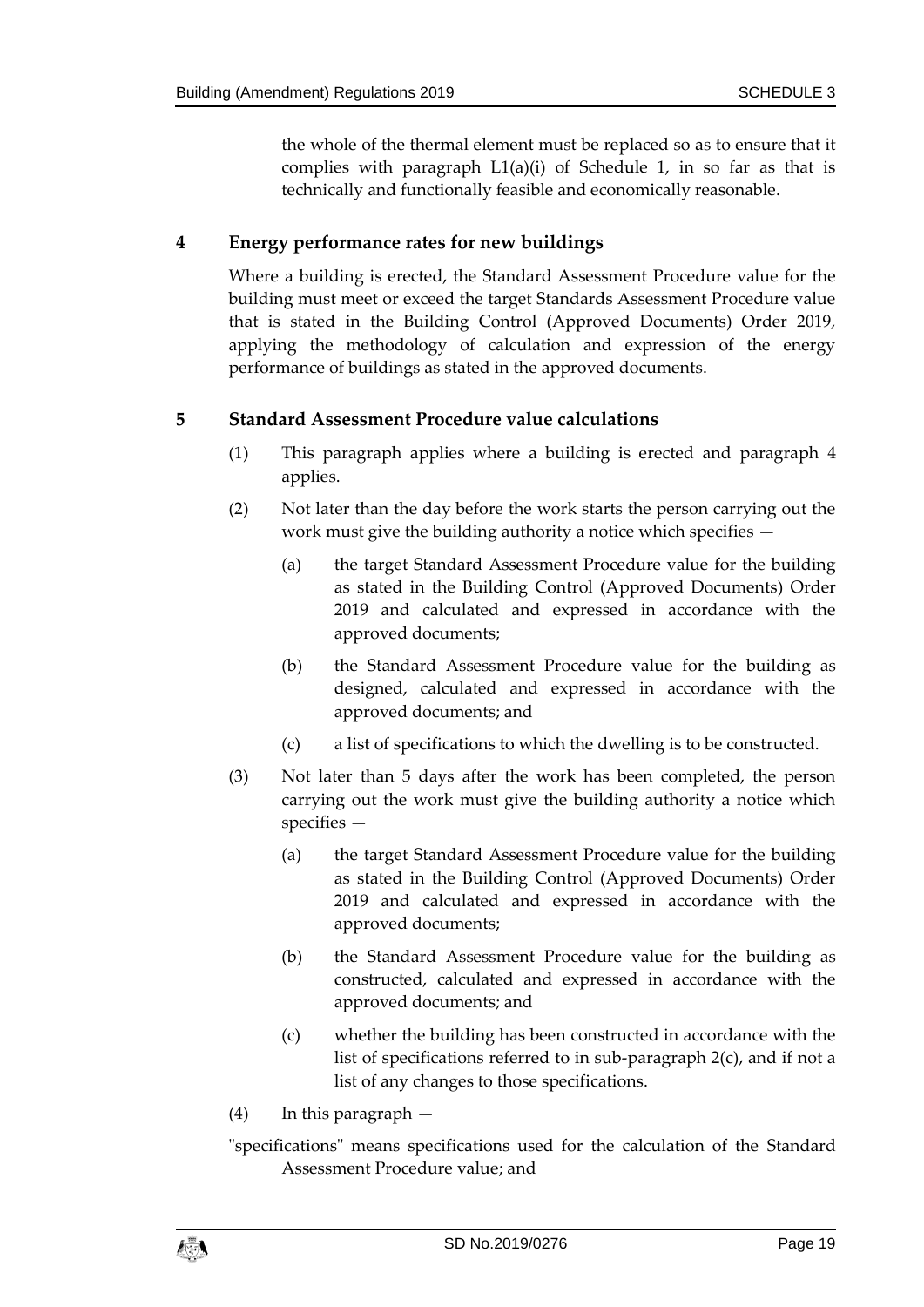"approved documents" means documents L1A, L1B, L2A and L2B, as listed in the Building Control (Approved Documents) Order 2019.

#### **6 Consequential improvements to energy performance**

- (1) Sub-paragraph (2) applies to an existing building with a total useful floor area over 1,000m2 where the proposed building work consists of or includes —
	- (a) an extension;
	- (b) the initial provision of any fixed building services; or
	- (c) an increase to the installed capacity of any fixed building services.
- (2) Subject to sub-paragraph (3), where this sub-paragraph applies, such work, if any, shall be carried out as is necessary to ensure that the building complies with the requirements of Part L of Schedule 1.
- (3) Nothing in sub-paragraph (2) requires work to be carried out if it is not technically and functionally feasible and economically reasonable.

#### **7 Interpretation of Schedule 4**

In this Schedule —

- "building" means the building as a whole or parts of it that have been designed or altered to be used separately;
- "building envelope" in relation to a building means the walls, floor, roof, windows, doors, roof windows and roof-lights;
- "energy performance of a building" means the calculated or measured amount of energy needed to meet the energy demand associated with a typical use of the building, which includes, inter alia, energy used for heating, cooling, ventilation, hot water and lighting;
- "major renovation" means the renovation of a building where more than 25% of the surface area of the building envelope undergoes renovation ;
- "new dwelling" does not include a dwelling that is formed by a material change of use of a building; and
- "Standard Assessment Procedure value" means the value of the energy performance of a building calculated or measured in accordance with the approved documents.<sup>22</sup>.